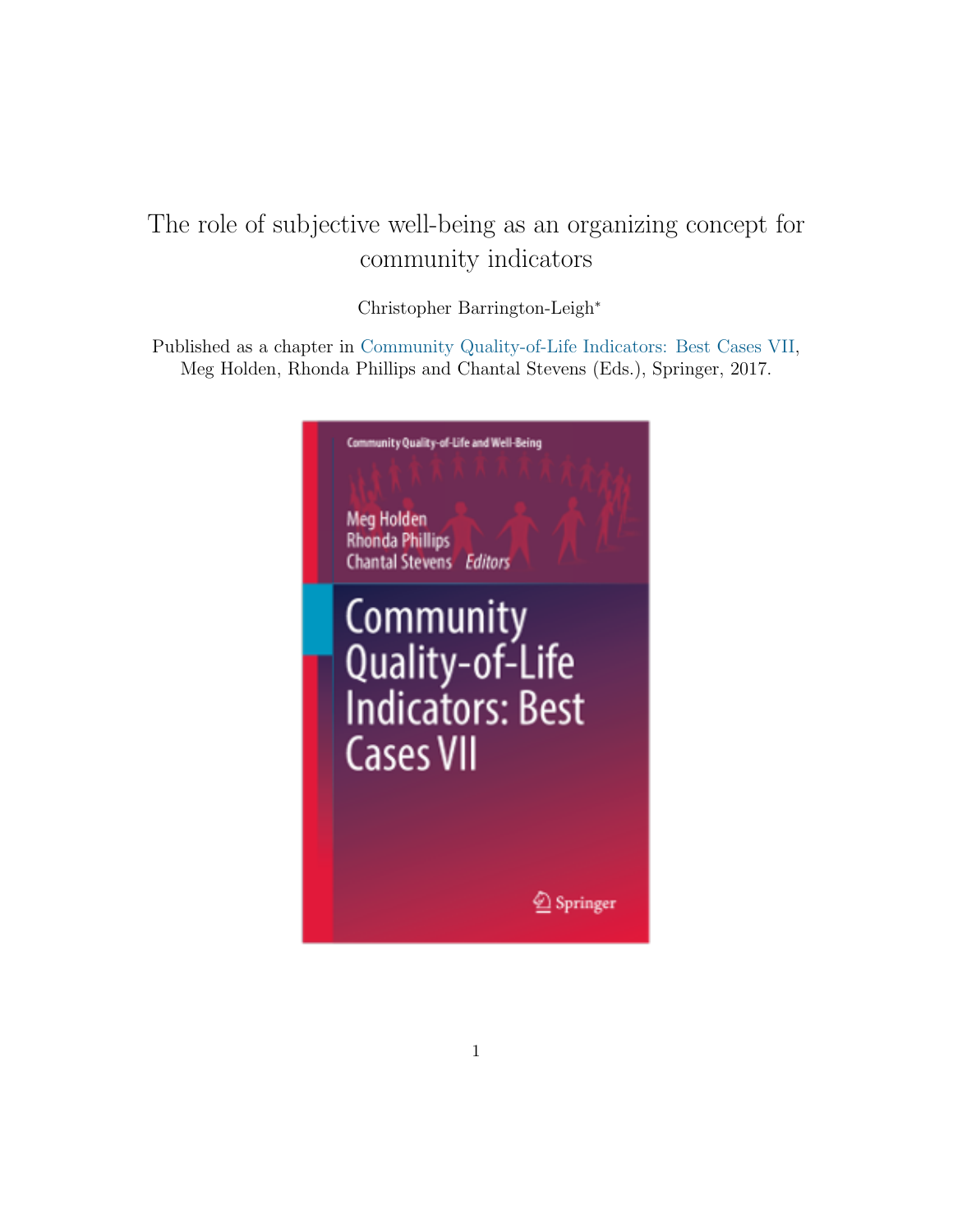#### Abstract

One important objective of community indicator initiatives, often explicit in their title or mandate, is to assess overall well-being, life quality, or social progress. These concepts are increasingly becoming accountable to the evaluation survey respondents give when asked about how their life feels, overall. Such quantitative, subjective data are not directly useful for guiding policy, but statistical analysis based on these subjective well-being data can now be used to guide the choice of indicators in a community indicator system, and can even provide weights to use in calculating a summary index for a set of seemingly unrelated indicator measures. This chapter uses a database of 82 indicator initiatives implemented since the 1970s from 30 countries, and at all geographic scales, to assess trends in the structure, content, and success of attempts to measure human flourishing or life quality.

Based on a taxonomy that encompasses unaggregated dashboards of indicators, money-denominated accounts, other indices (composite indicators), and measures oriented around subjective well-being, the database suggests that unaggregated and subjective-well-being-oriented indicator initiatives are more successful in terms of their longevity.

Moreover, in the interest of accessibility, transparency, accountability, and the assurance of relevance, the construction of indices should only be carried out when quantitatively guided by the analysis of subjective well-being data. Relying on subjective well-being in this way provides an intuitive, compelling headline indicator or synthetic index, supported by a set of policy-amenable indicators whose inclusion is accountable to the actual experience of citizens.

<sup>∗</sup>This chapter is adapted from a longer review to be published in Social Indicators Research, and benefits from some additional research assistance carried out by Julianne Skarha. I am grateful for feedback from the editors and from participants of the 2016 CIC Impact Summit. The work was supported by funding from the Social Science and Humanities Research Council of Canada (grant 435-2016-0531).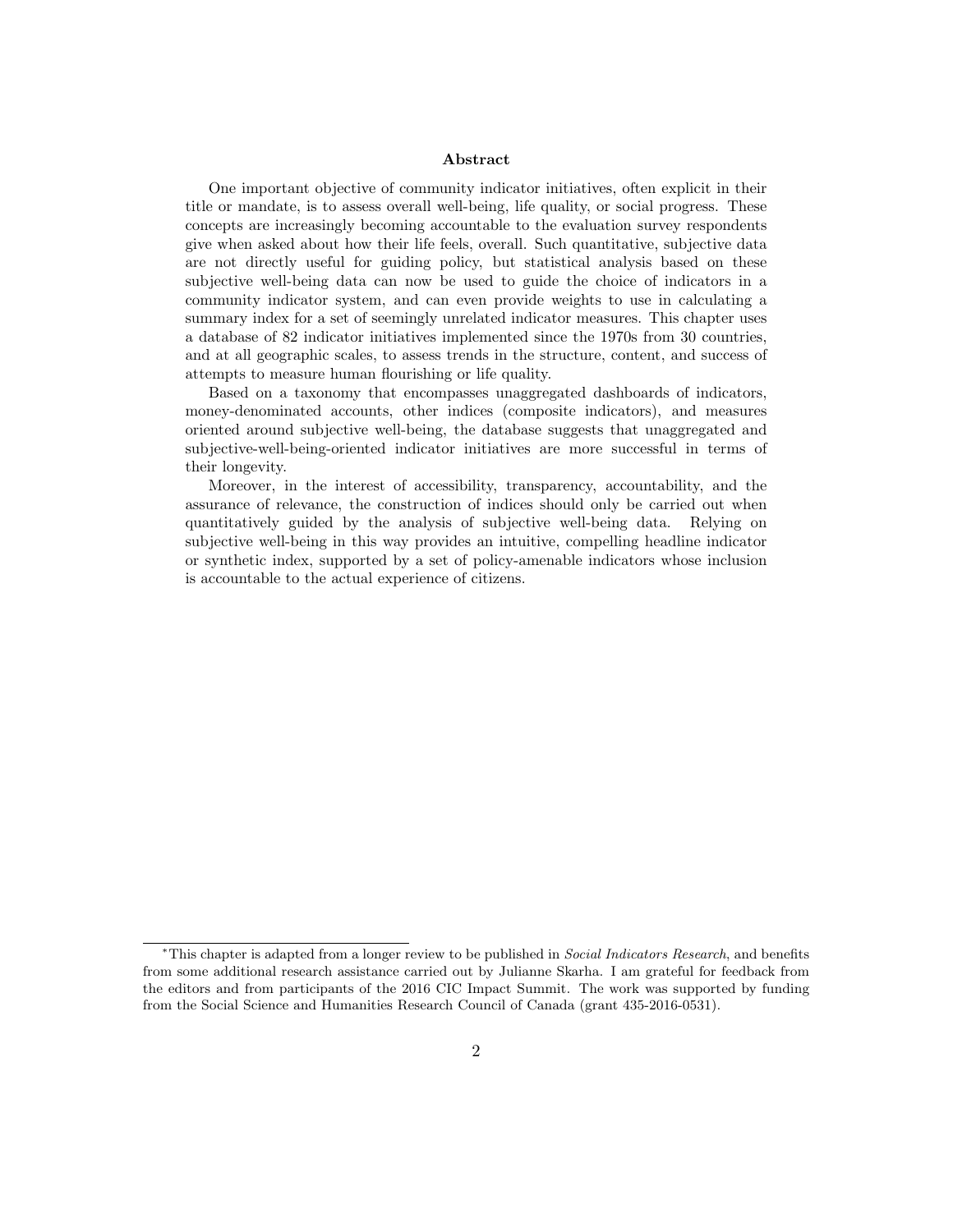## Contents

| 1 Introduction                                                       | $\overline{4}$ |
|----------------------------------------------------------------------|----------------|
| 2 Statistical and cultural trends of indicator initiatives           | 7              |
| 3 Quantitative, qualitative, objective, and subjective               | 10             |
| 4 Structuring indicator initiatives to be meaningful and accountable | 15             |
| 5 Conclusion                                                         | 17             |

# List of Figures

| $\sim$ 1 |                                                                       |  |  |  |  |
|----------|-----------------------------------------------------------------------|--|--|--|--|
|          |                                                                       |  |  |  |  |
|          | 3 Indicator sets, Indices, Accounts, and Subjective measures 13       |  |  |  |  |
|          | 4 Incorporation of subjective responses into measures of progress  14 |  |  |  |  |

### List of Tables

|--|--|--|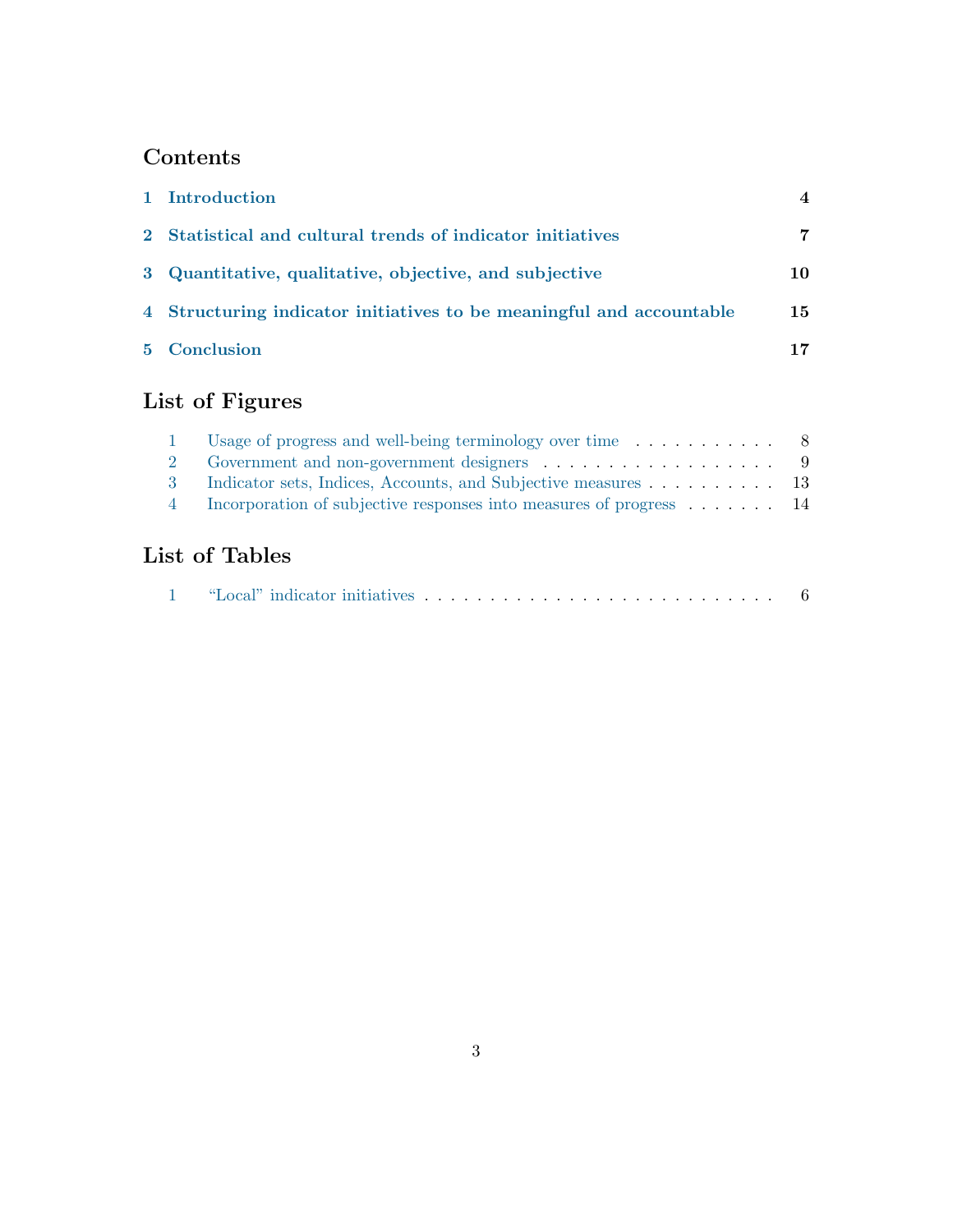### <span id="page-3-0"></span>1 Introduction

While often initiated or led by the civil society sector, community indicators are effective when they capture the attention of the public and government. Considerable benefits may flow from public engagement in the process of deliberation and creation of indicators (Hall and Rickard, [2013\)](#page-17-0), but typically the ultimate goal is to build sufficient consensus about measurable objectives for society, and for that consensus to have sufficient duration, that those objectives drive policy and are used to hold decision makers to account.

In order to shed some light on which features in indicator initiatives might be most conducive to achieving this sort of acceptance, authority, and staying power, this chapter provides a community-indicator-oriented summary of a longer review published in Social Indicators Research (Barrington-Leigh and Escande, [2016,](#page-17-1) hereafter: MPWB ). The review is based on a database of indicator initiatives of well-being and progress at all levels of government and geography. In some sense, the cutting edge of innovation in thinking how to measure progress and well-being happens at the smallest and largest of these, i.e., in local community indicator initiatives and in international organizations, while intermediate levels such as national governments tend to be more tied to conventional metrics, due to larger political stakes and institutional inertia.

In any case, we collected quantitative and qualitative information on 82 different indicator projects, classified them, and analyzed the patterns and trends in what we found. Our sample was not made to be representative, nor was it meant to be all-inclusive. Indicator initiatives were considered eligible for inclusion in the database only if the title or stated objective of the effort relates to some concept of overall well-being or progress. This excludes indicator initiatives focused on a particular issue or demographic component of the population. For instance, indicator projects with scopes limited to "child well-being" or "economic progress" were excluded. It also excludes plenty of efforts which act more as a centralized clearinghouse of policy-relevant statistics. These criteria rule out a significant fraction of the longer list in the Community Indicators Consortium's database of Indicator Projects.

Below I outline some different ways we classified the indicator initiatives.

- Geographic scale We included indicator initiatives which encompass a "local" or "community" scale, which mostly applies to towns or cities; those which span a "regional" scale, i.e, a sub-national province or state; those with "national" coverage; and "international" ones which span multiple countries or are even calculated for most or all countries. Usually, the spatial resolution is finer than the geographic scale of coverage.
- Responsible agency Within each of those scales, there are several possibilities for who designs or leads the indicator project. These we classified into "government and inter-government," "non-government" for any civil society, non-profit, or forprofit organization, and "academic" for systems defined by researchers and which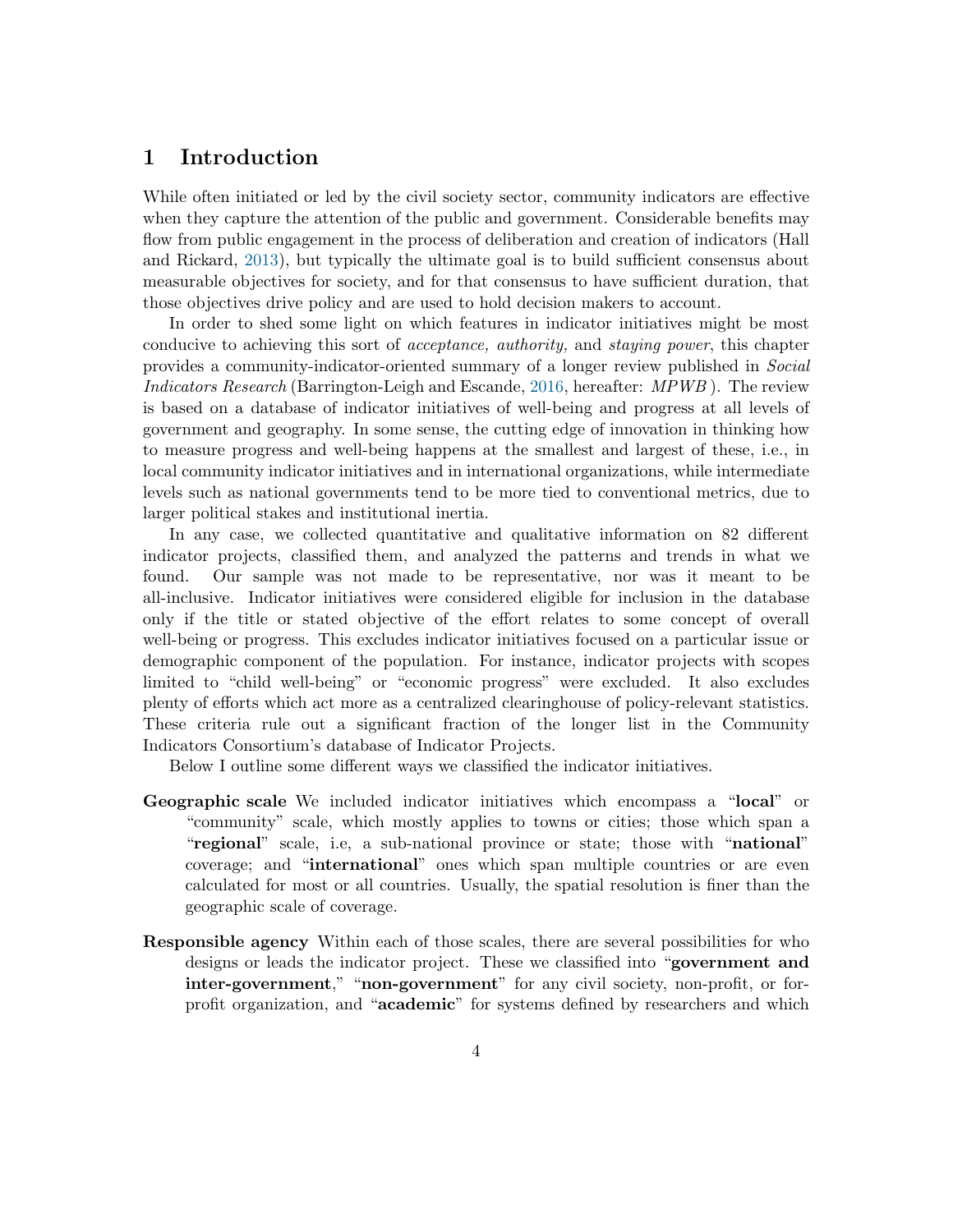typically can be implemented using existing data.

- Rationale In principle, the structure of an indicator system can be chosen "top-down", i.e., decided by a small group of experts or representatives, or be derived directly from some theoretical idea; or it can be "**bottom-up**," which could mean either driven by a democratic or broadly consultative process, or derived from some data-driven process able to choose and organize constituent elements of an indicator system.
- Structure Much of our emphasis lies in differentiating indicator systems based on how they take many numbers and aggregate them together to produce one, or a few, summary values. We call the different options "Sets of indicators," "Indices," "Accounts," and "Subjective measures."
- Inclusion of subjective well-being Indicator initiatives can choose to incorporate or eschew individuals' subjective reports of their overall well-being.

Several bits of relevant terminology are ambiguous. The usage in this chapter is as follows. "Well-being" and "progress" are used in their most general senses, in order to encompass the full range of metrics in our database. "Subjective well-being" (SWB) refers to any of a range of questions eliciting different aspects of subjective psychological experience (but not subjective assessments of objective facts), while "life satisfaction" refers to a single question, discussed later, which captures a cognitive evaluation of life. "Measure" and "indicator" are often used interchangeably to refer to any individual quantitative metric, while I use "indicator initiative," "indicator project," or "indicator system" to refer an entry in our database, regardless of which kind of *structure* it has. On the other hand, "sets of indicators" is a category of structure, above, and means a collection of measures that are not combined into a summary value in any way. These sets of indicators are sometimes called "dashboards" by others.

[Table 1](#page-5-0) shows a subset of indicator projects, taken from the database of MPWB, which are classified as being calculated at the community level. The sample of local projects is, for reasons of practical convenience, biased towards English-speaking regions and North America in particular. The larger database includes projects from 30 different countries. As can be seen in the small sample of [Table 1,](#page-5-0) many initiatives have not survived. One line of inquiry is to determine which characteristics of indicator initiatives are associated with better chances of surviving. Of course, those which are no longer active but which made it into our database are only the ones with sufficient prominence or impact in their time in order to come to our attention. The analysis in the rest of this chapter is based on the full database of 82 initiatives.

The goal in what follows is (1) to understand some trends in how indicator initiatives are being constructed, (2) to assess which classes of indicator initiatives best survive the test of time, and (2) to suggest how subjective and objective measures can be used together in order to construct accountable, accessible, and authoritative community indicator systems.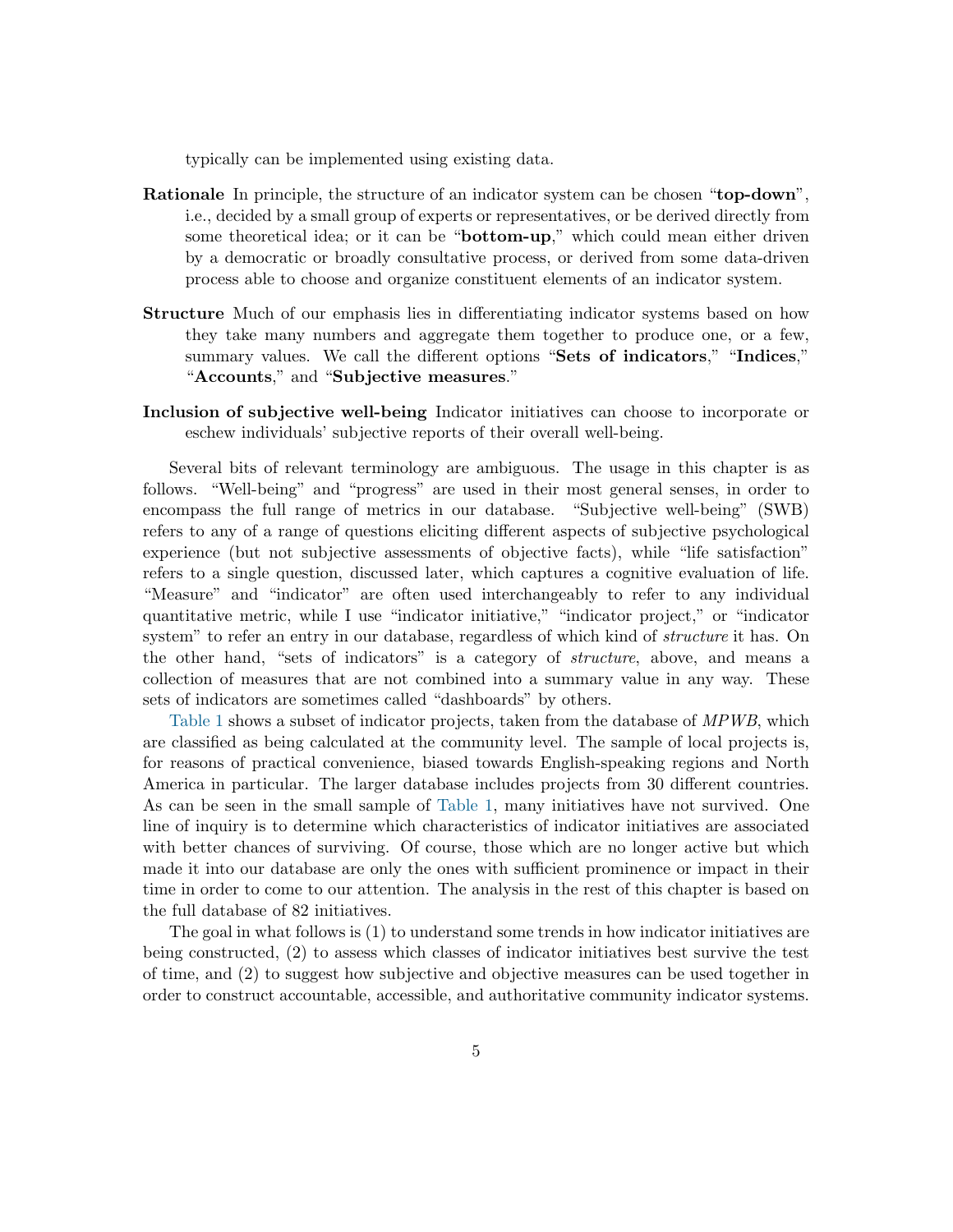<span id="page-5-0"></span>

| Name                                          | Country           | Year Alive |                         | Who                       | What How Pop     |                         |                 |
|-----------------------------------------------|-------------------|------------|-------------------------|---------------------------|------------------|-------------------------|-----------------|
| Subjective QOL in the City of Flint,<br>and   | <b>USA</b>        | 1979 N     |                         | NG                        | <b>SWB</b>       |                         | $420\mathrm{k}$ |
| Genesee County, Michigan                      |                   |            |                         |                           |                  |                         |                 |
| The Indices of Community Well-Being for       | Canada            | 1985       | N                       | Gov                       | Idx              | $\mathbf T$             | 1M              |
| Calgary Community Districts                   |                   |            |                         |                           |                  |                         |                 |
| Jacksonville Community Council QoL progress   | <b>USA</b>        | 1985       | Y                       | NG                        | Set              |                         | $T/B$ 840 $k$   |
| ${\rm report}$                                |                   |            |                         |                           |                  |                         |                 |
| Oregon Benchmarks                             | <b>USA</b>        | 1989       | $\mathbf N$             | Gov                       | Set              | T/B                     |                 |
| Truckee Meadows Tomorrow - Quality of Life    | <b>USA</b>        | 1994       | Y                       | NG                        | Set              |                         | $T/B$ 320 $k$   |
| Compact program                               |                   |            |                         |                           |                  |                         |                 |
| Santa Cruz County<br>California Community     | <b>USA</b>        | 1994       | N                       | NG                        | Set              | $\mathbf T$             | 63k             |
| Assessment Project                            |                   |            |                         |                           |                  |                         |                 |
| Ontario SDC, Quality of Life Index            | Canada            | 1997       | N                       | $\rm NG$                  | $\rm{Idx}$       |                         | $T/B$ 14M       |
| GPI Atlantic, Nova Scotia                     | Canada            | 1998       | N                       | NG                        | A/S              | $\mathbf T$             | 940k            |
| BC regional Socio-economic Profiles and Index | Canada            | 1998       | N                       | Gov                       | $\rm{Idx}$       | T                       | 4.6k            |
| Federation of Canadian Municipalities QOLRS   | Canada            | 1999       | ${\bf N}$               | Gov                       | Set              |                         | T/B 2.6M        |
| Social Development Index                      | China             | $2000\,$   | Y                       | $\rm Gov/Acd$             | $\rm{Idx}$       | T                       | 7M              |
| Boston Foundation's Boston indicators Project | <b>USA</b>        | 2000       | $\overline{\mathrm{Y}}$ | $\overline{\text{NG}}$    | Set              |                         | 1M              |
| Zurich sustainability indicator set           | Switzerland 2000  |            | Y                       | $\overline{\mathrm{Gov}}$ | Set              | $\overline{T}$          | 400k            |
| Buffalo City 2001 QOL survey                  | South Africa 2001 |            | $\mathbf N$             | Gov                       | Set              | $\mathbf T$             | $750\mathrm{k}$ |
| Porto Monitoring System on Urban Quality of   | Portugal          | $\,2001\,$ | $\overline{Y}$          | $\rm Gov/Acd$             | Set              | $\overline{\mathrm{T}}$ | 1.7M            |
| Life                                          |                   |            |                         |                           |                  |                         |                 |
| GPI, Alberta, Pembina Institute               | Canada            | $\,2001\,$ | N                       | NG                        | Act              |                         | T/B4.1M         |
| Tasmania Together Project                     | Australia         | 2001       | $\overline{\rm N}$      | Gov                       | Set              |                         | T/B 520k        |
| Newfoundland community accounts               | Canada            | $\,2002\,$ | Y                       | Gov                       | Set              | T                       | $530\mathrm{k}$ |
| Peterborough Quality of Life Report           | Canada            | $\,2002\,$ | $\overline{\mathrm{Y}}$ | NG                        | Set              | B                       | $120\mathrm{k}$ |
| Hennepin County 2002 Community Indicators     | <b>USA</b>        | 2002       | N                       | Gov                       | Set              | T                       | 1.2M            |
| Report                                        |                   |            |                         |                           |                  |                         |                 |
| City of Florence QOL                          | Italy             | 2003       | $\mathbf N$             | $\rm{Gov/Acd}$            | Set              | B                       | $360\mathrm{k}$ |
| Community Foundations of Canada's Vital       | Canada            | 2007       | Y                       | NG                        | Set              |                         | 30M             |
| Signs Program                                 |                   |            |                         |                           |                  |                         |                 |
| Khaveh Shomali QOL                            | Iran              | 2009       | N                       | Acd                       | $\overline{S/I}$ | $\mathbf T$             |                 |
| The Glasgow Indicators Project                | Scotland          | 2009       | Y                       | $\text{Gov}/\text{Acd}$   | Set              | $\mathbf T$             | 590k            |
| Winnipeg Peg report                           | Canada            | 2010       | $\mathbf Y$             | $\rm NG$                  | Set              |                         | $T/B$ 660 $k$   |

Table 1: "Local" indicator initiatives. Indicator initiatives in the database of Barrington-Leigh and Escande, [\(2016\)](#page-17-1) classified as "local," meaning that the geographic precision or scope of the indicators is at the municipality or metro scale. Year is the founding year; Alive records whether or not the indicator project is still in production; Who classifies its creator as government or non-government (there are none of academic origin in this subset); What describes its structure as a Set of Indicators, an Index, or a set of Accounts, or a combination; and How specifies whether it was designed with a top-down, bottom-up, or hybrid approach. Pop is the population of the region or regions covered.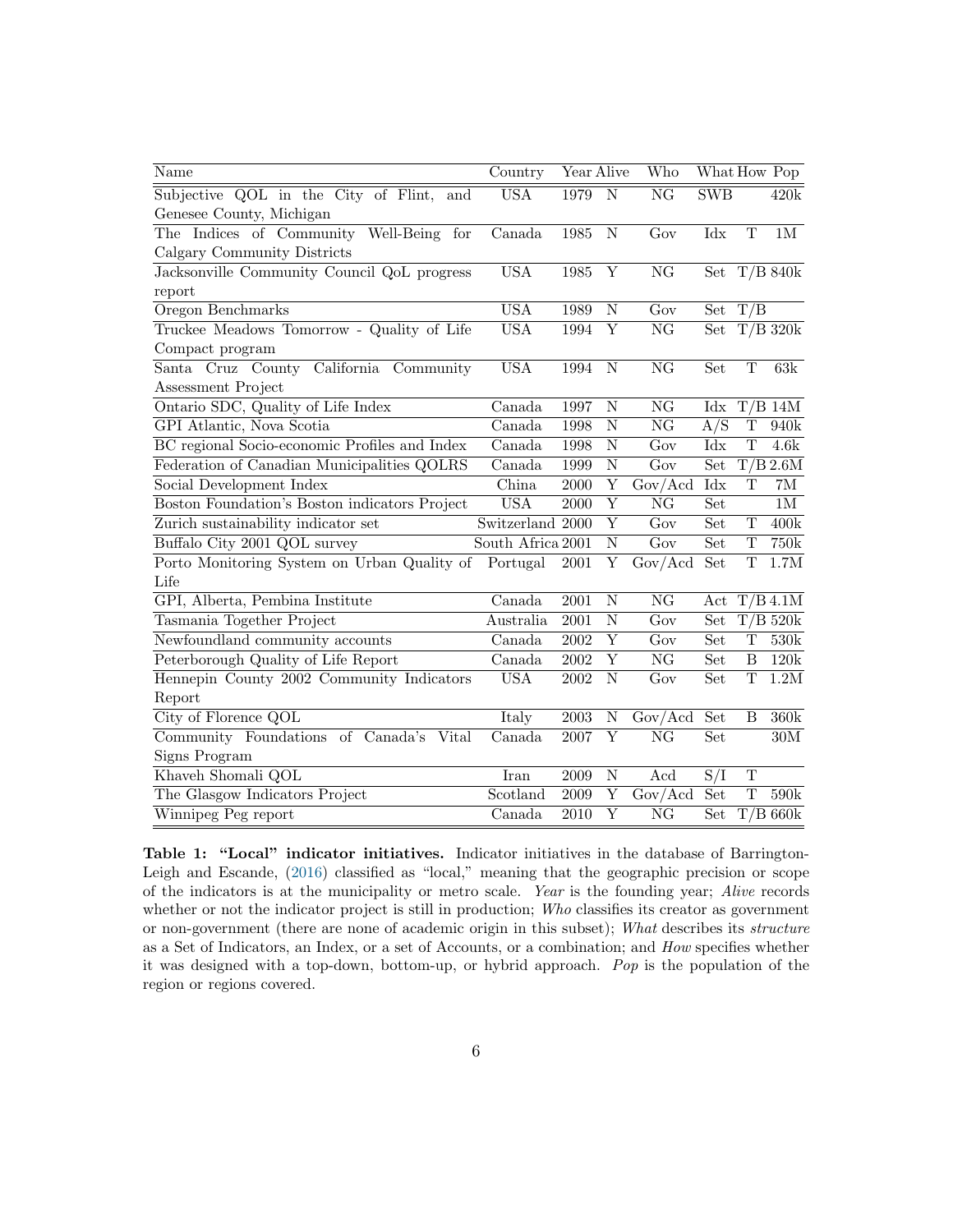I conclude by recommending that subjective well-being can play a central role in measures of human outcomes, but that in order to do them justice most long-term environmental indicators must be separated from those focused on current human well-being.

#### <span id="page-6-0"></span>2 Statistical and cultural trends of indicator initiatives

To begin with, it is interesting to look at broader trends in the fashion of language surrounding progress and well-being. The upper panel of [Figure 1](#page-7-0) shows a history from 1975 to 2008 of how often different words were used in printed books. It shows some patterns we might expect from the history of social indicators. First, the term "social indicator," popular in the late 1970s, is in decline. The use of terms "gross domestic product" (GDP) and "gross national product" (GNP) is also on the decline, after having peaked in the 1990s. By contrast, reference to modern augmented GDP measures, often referred to as "genuine progress indicators" (GPIs) is on the rise, as are the terms "beyond GDP," "well-being," "happiness," and "sustainability." One may interpret these trends as indicative of overall interest in these concepts, and reflective therefore of the importance English-speaking societies place on them. During this same period, there has been an even stronger trend in writing by academic economists, as judged by their publications. The number of articles appearing in economics journals and referring to "life satisfaction" or "happiness" or "subjective well-being" grew from three in 1991 to >300 per year last year (Barrington-Leigh and Escande, [2016\)](#page-17-1). To some extent, the growth in indicator initiatives using more human-based measures of progress may have much to do with the idea that we can now measure happiness quantitatively. Advances in research have provided specific insights about the importance of social links and other life conditions in fostering a satisfying life.

Carrying out a similar analysis on the language used in the names or stated purpose of indicator systems in our database shows consistent trends. The lower panel in [Figure 1](#page-7-0) shows the cumulative number of mentions of several of these terms. In recent years, "wellbeing" and "progress" are used more often than "quality of life" or "sustainability" in explaining the essence or objective of new indicator initiatives. "Happiness" is a relatively new term to appear prominently in the name or objective of indicator initiatives.

[Figure 2](#page-8-0) portrays the breakdown of who was responsible for leading each effort. In both the full database and the smaller (local) list shown in [Table 1,](#page-5-0) the indicator initiatives have been founded by a fairly constant and even mix of government and non-government/private actors. MPWB discusses the advantages and challenges particular to each category, but clearly — and particularly for local initiatives — a broad and cross-cutting alliance of stakeholders is the most promising, because it can best ensure ongoing demand for the product, collective accountability for continued efforts to produce it, a robustness of funding in some cases, and of course the legitimacy of a broad base of support for the structure and content.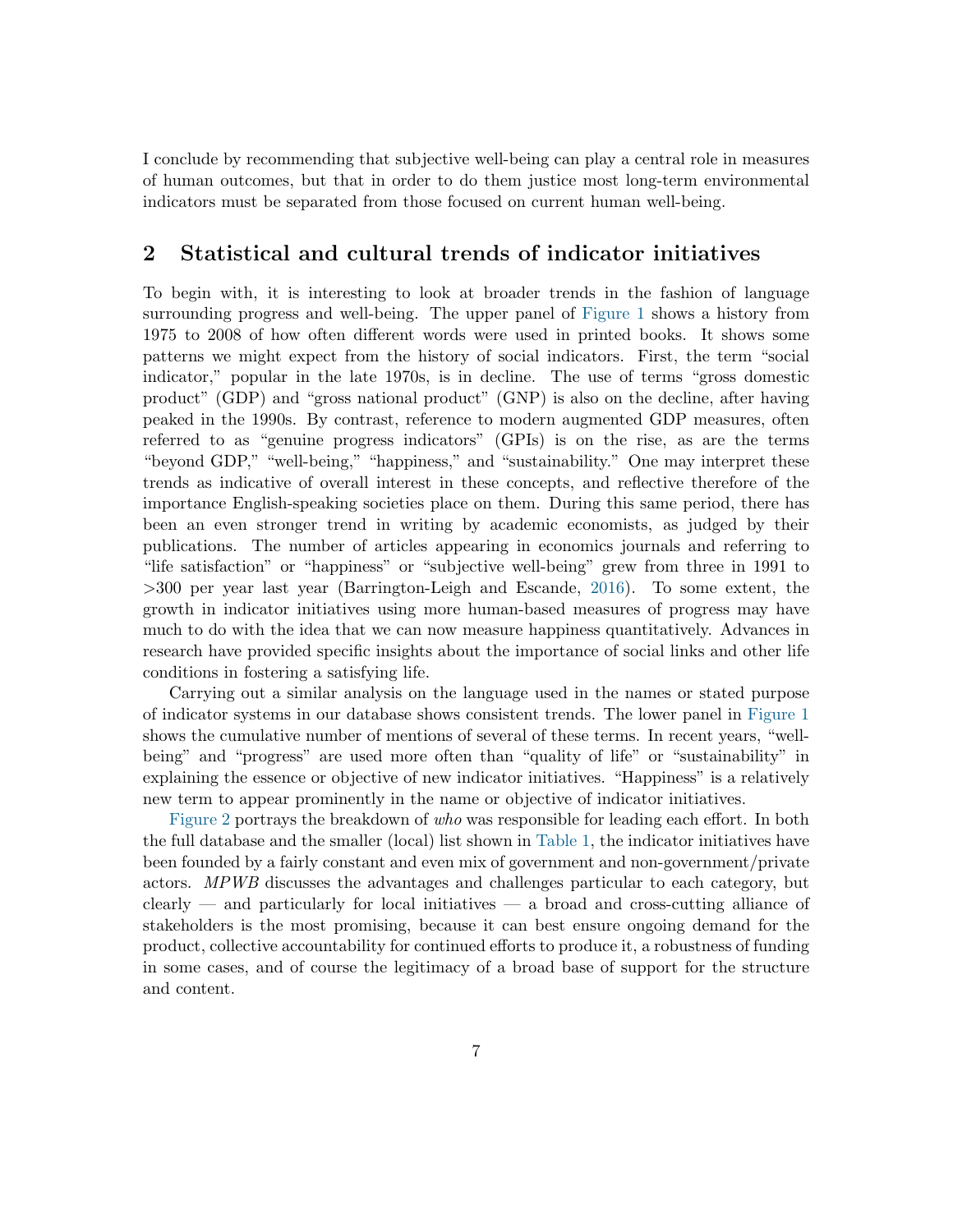<span id="page-7-0"></span>

Figure 1: Usage of progress and well-being terminology over time. Upper panel: Historical incidences of some relevant terms in printed books, taken from Google's n-grams (see [http://](http://ngram.google.com) [ngram.google.com](http://ngram.google.com) for more information). "Life satisfaction" represents the sum of incidences of "life satisfaction" and "satisfaction with life" and is scaled up by a factor of 10 for better visibility. "Social indicator" is scaled up by a factor of 100, and GPI, short for "genuine progress indicator," is scaled up by 1000. Use of the term "sustainable development" shows a similar pattern over time as "sustainability." The Google N-gram database ends in 2008. Lower panel: The (rescaled) cumulative number of mentions of different terms (labeled by color in top panel) in the stated name or purpose of those measures.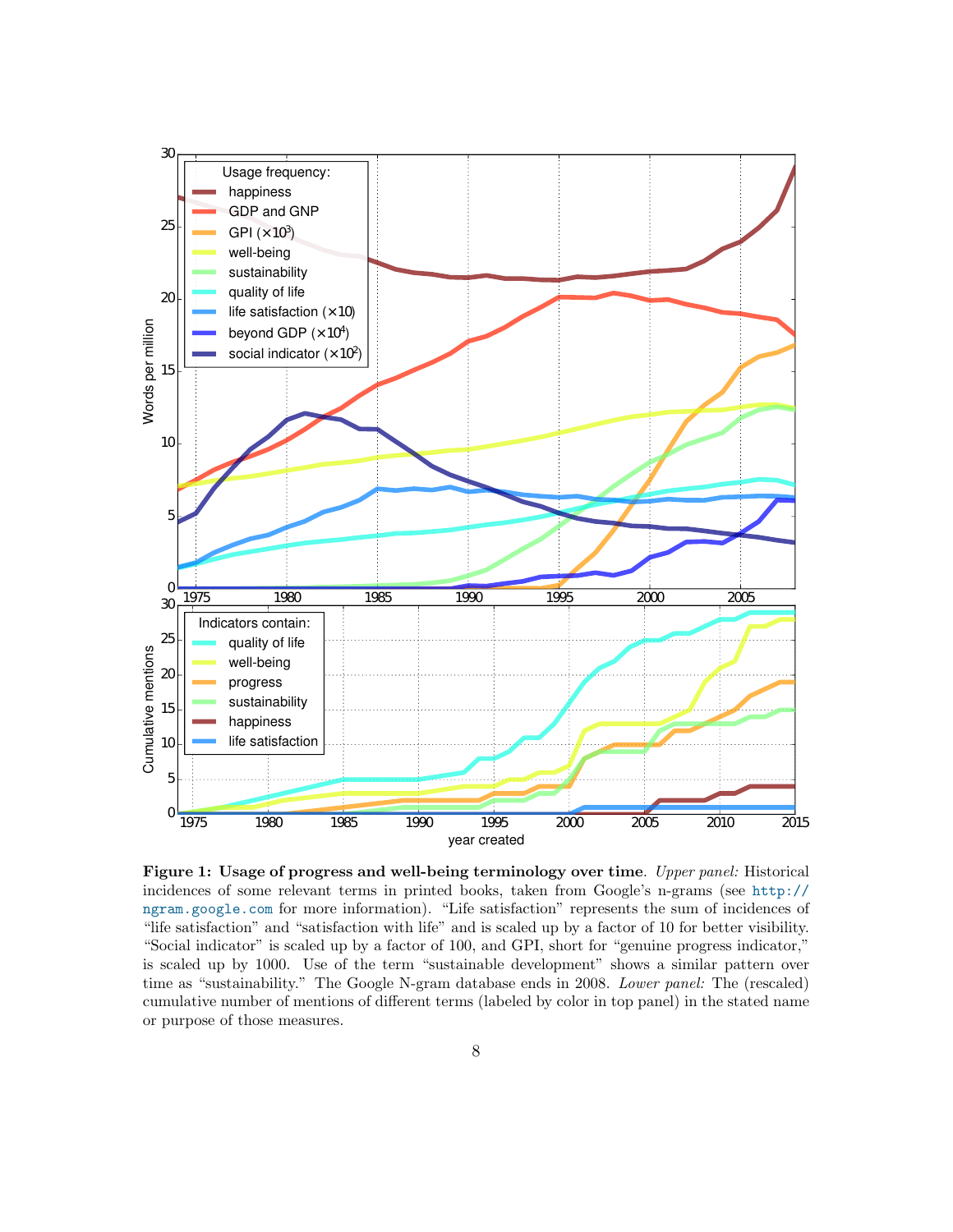<span id="page-8-0"></span>

Figure 2: Government and non-government designers. Bars show the number of new indicator initiatives in our database by decade. Two indicator initiatives fall simultaneously into the non-government and academia categories; the rest are in only one.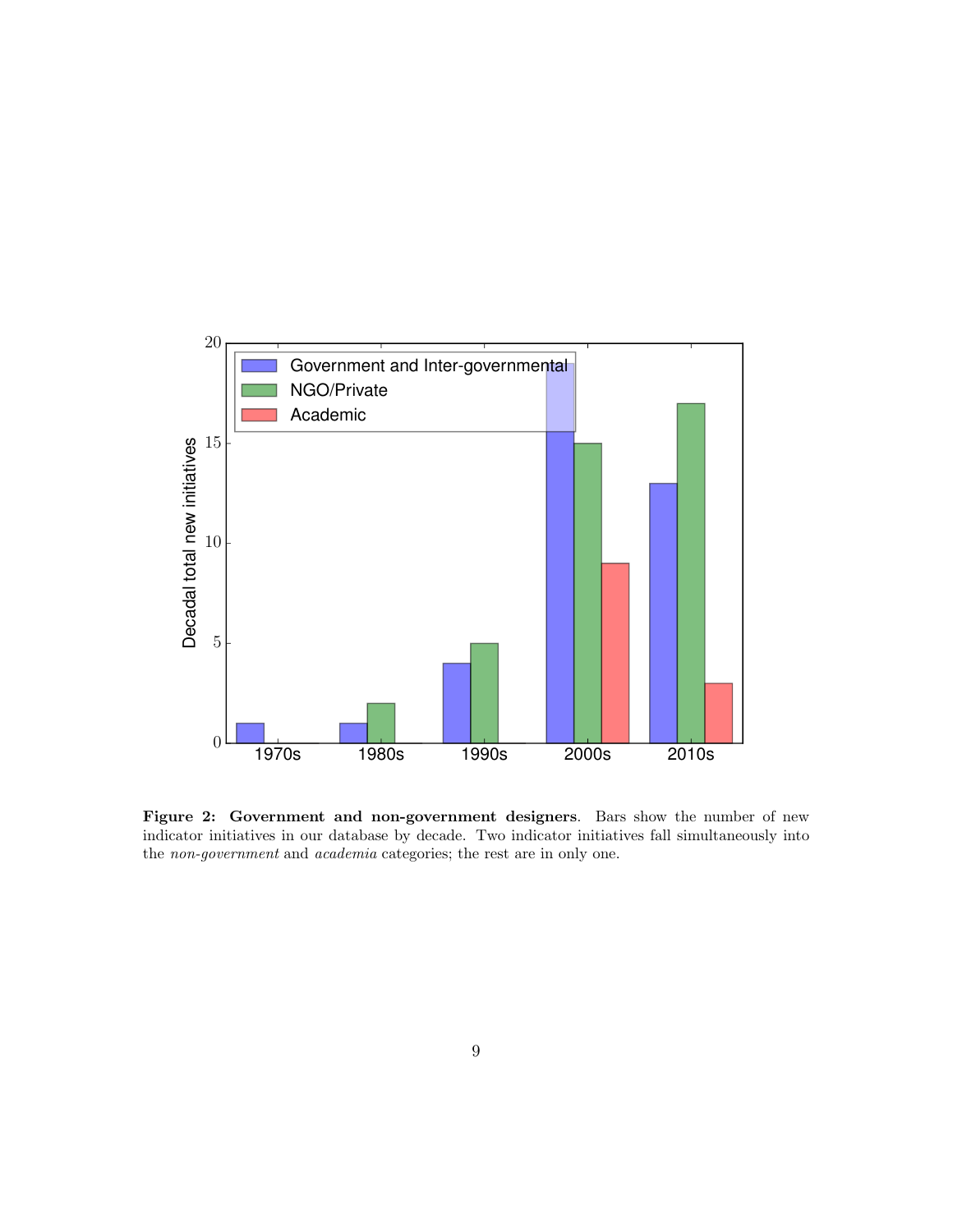### <span id="page-9-0"></span>3 Quantitative, qualitative, objective, and subjective

I now turn to the classification of structure, mentioned earlier, and outlined by MPWB. Indicator initiatives' types have been described and classified in different ways by various authors. Our categories distinguish, first, whether a set of indicators is combined into summary statistics of some kind. Nearly all community indicator initiatives are comprised of a panel of measures, and in many cases this is as far as the quantitative contribution goes. For instance, an initiative focused on child well-being may include an estimate of attendance at primary school, expressed as a fraction of the appropriately-aged child population. It may also present rates of change for this indicator, for instance as the measured change over ten years. Beyond that, a published form of the initiative may go on to provide qualitative evidence in the form of a discussion of associated observations, policy changes, or anecdotes, or may provide normative evaluations of whether the levels and trends are good or bad. For instance, the Boston Indicators project and Canada's Vital Signs projects have considerable and strong emphases, respectively, on such qualitative accounts.

In the example above, the initiative remains a set of indicators if its contribution is to collate a series of statistics, relevant to some topic or objective, and accompanying discussion. However, it becomes an *index* if some aggregate measure, for instance named overall child well-being, is constructed to summarize the performance of multiple other measures. Unlike the individual constituent indicators which have natural units such as fraction of children, calories per day, or average reading level (grade) at age 12, indices often have contrived scales and no units. For instance, they may be a number which is scaled so that its value in a base year was 100. A prominent example is the Human Development Index (Human Development Report Office, [2013\)](#page-17-2), which is simply a combination of life expectancy, income per capita, and two measures of population education levels. There is no obvious or natural way to combine these, so the method is somewhat arbitrary. A more complex example is the Canadian Index of Wellbeing, which blends 64 individual measures into a summary index (Michalos et al., [2011,](#page-17-3) p.6). Clearly, someone else using the same data might choose to combine them in a different way and therefore come up with a different value for the index.

This problem with indices is a serious challenge when they become subject to public scrutiny. The Stiglitz-Sen-Fitoussi Commission, appointed by the French Presidency, wrote in its 2009 report that statistical offices should provide information to empower others to aggregate across dimensions of life quality in various ways, to create a variety of indices (Stiglitz, Sen, and Fitoussi, [2009\)](#page-18-0), rather than make the value judgments necessary to settle on and promote a single index. In our database, 52% of indicator initiatives which fit purely into the "index" category have become defunct, as compared with 40% of the collections of indicators which have chosen not to aggregate their components (MPWB).

Two kinds of indices appear to have a more accountable rationale for their method. We defer discussion of one of them for later, but the first is those which are summing up things with monetary values, referred to above as *Accounts*. The GDP is such an index, as are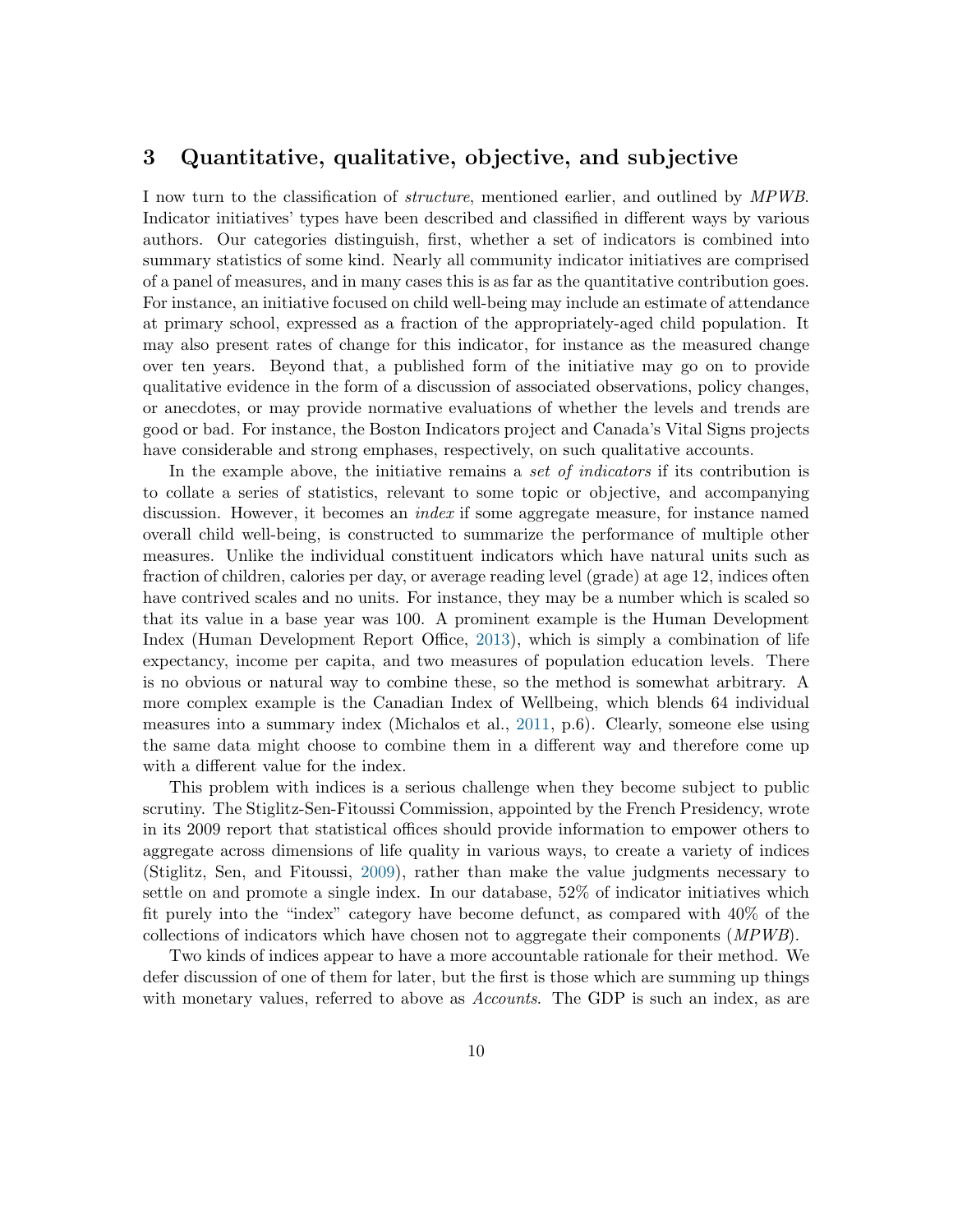many of the "Genuine Progress Indicators" (GPI) which aim to partly "correct" the GDP by including missing components such as the degradation of natural capital. However, even though these indices may be denominated in units of currency, they are not simple sums. Expressing GDP in terms comparable across years is a complex calculation because it must take into account the year-to-year changing market prices of countless goods whose real values have presumably not changed. GPIs have an even harder challenge, since they aim to put financial values onto components of provision, investment, and disinvestment or harm, without having any direct price evaluations to work from. This requires higher levels of judgment and extrapolation in order to quantify the contributions. In fact, the inevitable omissions in these methods leave their indices also lacking in transparency and objectivity.

#### Subjective well-being

So far, the focus has been on objective indicators. The rate of attendance at primary school, life expectancy, and volume of a good produced are all values which, in principle, someone else could re-measure if they had access to the same population, and they should come up with the same answer. By contrast, the use of subjective data to assess well-being and progress is on the rise in economics and in indicator design, but relies on an individual's evaluation which cannot be verified by a second or outside authority.

It is worthwhile to consider a certain single survey question which has a somewhat central role in this field:

Overall, how satisfied are you with life as a whole these days, on a scale from 0 to 10, where zero means you feel "not at all satisfied' and 10 means you feel "completely satisfied"?

While clearly highly subjective, this life satisfaction (LS) question solicits a numeric response, and the data from fielding it are therefore quantitative. This fact has facilitated an extensive and rapidly growing body of research (alluded to earlier) which quantitatively analyzes variations in LS across individuals, communities, and countries, at a point in time as well as using changes over time. The body of evidence shows that LS exhibits reasonable stability within individuals, sensitivity to life conditions and changes, the ability to predict behavior, reasonable variation with material and other circumstances across the entire range of global national development levels, and international and intercultural comparability (Helliwell et al., [2010;](#page-17-4) Exton, Smith, and Vandendriessche, [2015\)](#page-17-5). More broadly, SWB reports for an individual are consistent with those predicted on their behalf by family and close friends (Diener, [1984;](#page-17-6) Sandvik, Diener, and Seidlitz, [1993\)](#page-18-1), and SWB reports correlate with objective physiological signs of mood and well-being. While an individual's answer is subjective, average responses from a population are a reproducible measurement.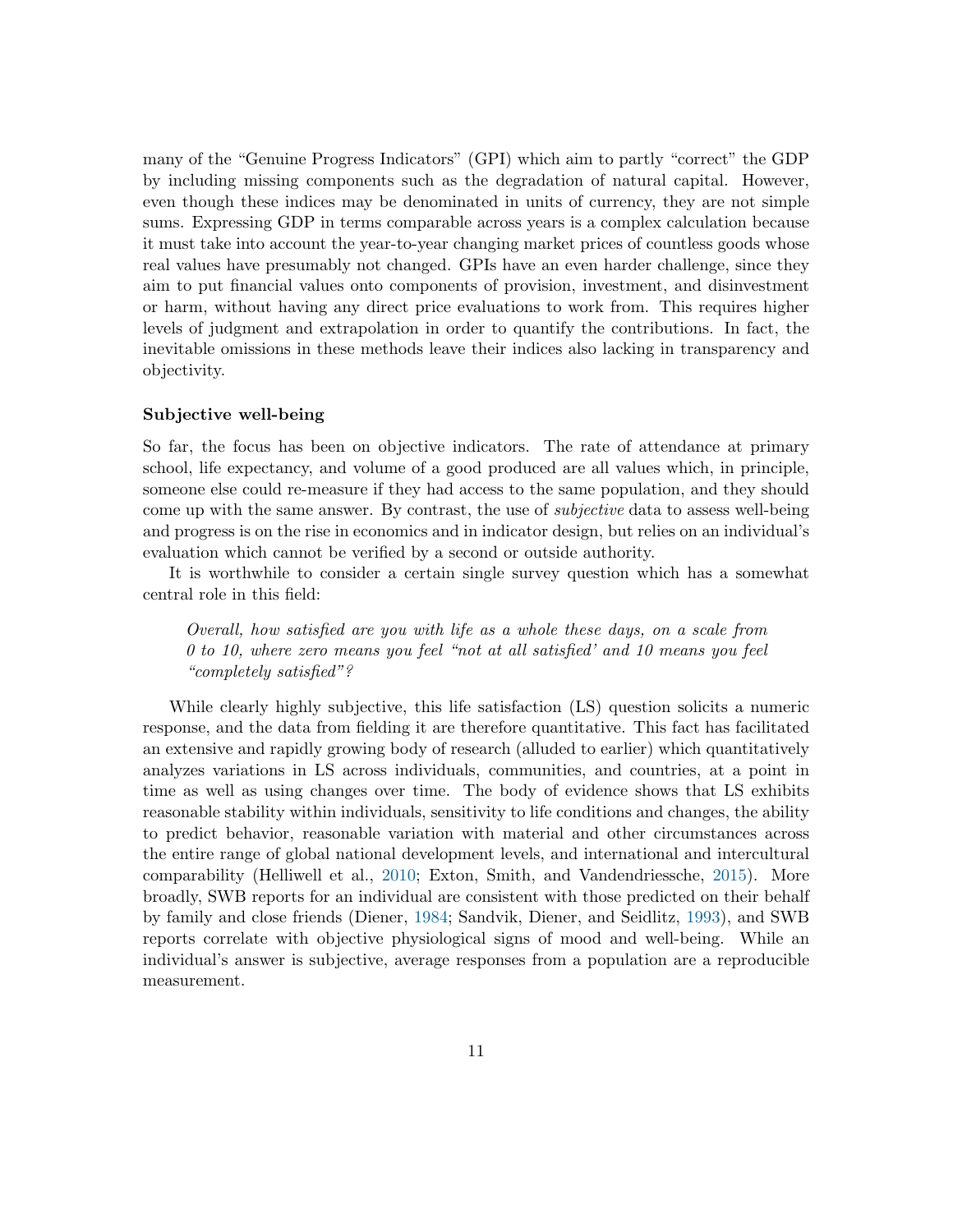Upon acceptance of the idea that individuals can aggregate their experience in accordance with their own priorities and values in a way that no one else can, the advantages of having access to such measurements become apparent. The aforementioned Stiglitz-Sen-Fitoussi report points out that it is difficult to compare income over time in the face of technological change, for reasons already given above, and it is also a great challenge to value publicly-provided individual services, as well as numerous other experiences which are not a result of choices. By contrast, individuals' own cognitive evaluations of life accommodate in principle all these experiences and changes with the appropriate psychological weights.

The understanding of these measures has advanced rapidly in recent years due to the increasing abundance of empirical data. Efforts by the U.S. National Academies (Stone, Mackie, et al., [2014\)](#page-18-2) and in particular the OECD (OECD, [2013\)](#page-17-7) have led to a standardization of SWB measurement, in which LS is identified as the primary measure for policy analysis. Politically, too, such "happiness" metrics have gained traction and, increasingly, investment and policy accountability. High-level examples include Prime Minister Cameron's initiative in the U.K. (Cameron, [2010;](#page-17-8) UK Office of National Statistics, [2011;](#page-18-3) Dolan, Layard, and Metcalfe, [2011\)](#page-17-9); President Sarkozy's rationale for the Stiglitz-Sen-Fitoussi report (Stiglitz, Sen, and Fitoussi, [2009\)](#page-18-0); the OECD's Better Life initiative (OECD, [2015,](#page-17-10) [2016\)](#page-17-11); the World Happiness Reports (Helliwell, Layard, and Sachs, [2012,](#page-17-12) and nearly annually since); and the U.S. Federal Reserve chair Bernanke's speech on well-being (Bernanke, [2010\)](#page-17-13).

Accordingly, there has arisen our fourth category of indicator system structure, the "Subjective measures." These are indicator initiatives consisting entirely of subjective reports, for instance satisfaction with various aspects of a local government's performance, or which are otherwise oriented around subjective well-being. One of the indicator projects listed in [Table 1,](#page-5-0) in Genesee County, fits this description. [Figure 3](#page-12-0) shows the distribution of our four categories over time. According to this limited sample, there was a peak of interest in monetary-denominated accounts (GPIs and the like) in the previous decade, but there is a continued growth in the role of indicator initiatives focused on subjective well-being. [Figure 4](#page-13-0) provides even stronger evidence of this trend. A number of indicator systems include at least one subjective response measure in their panel of indicators, even if they do not privilege SWB as a focus or guide. In the last decade, fully half of the new indicator initiatives have incorporated subjective responses in one way or another, which is nearly double the rate of the previous decade.

Possibly the most interesting development in the measurement of general-purpose well-being indicator systems is the rise of indices which are built from a set of objective indicators but which use SWB to guide their aggregation. In our classification, these fall both into the "Index category" and the "Subjective measure" category. Earlier I referred to two kinds of indices which appear to be more accountable because of their transparent method of creating an index out of a collection of relatively unrelated indicators; however, I explained why the first, the money-denominated accounts, is in fact plagued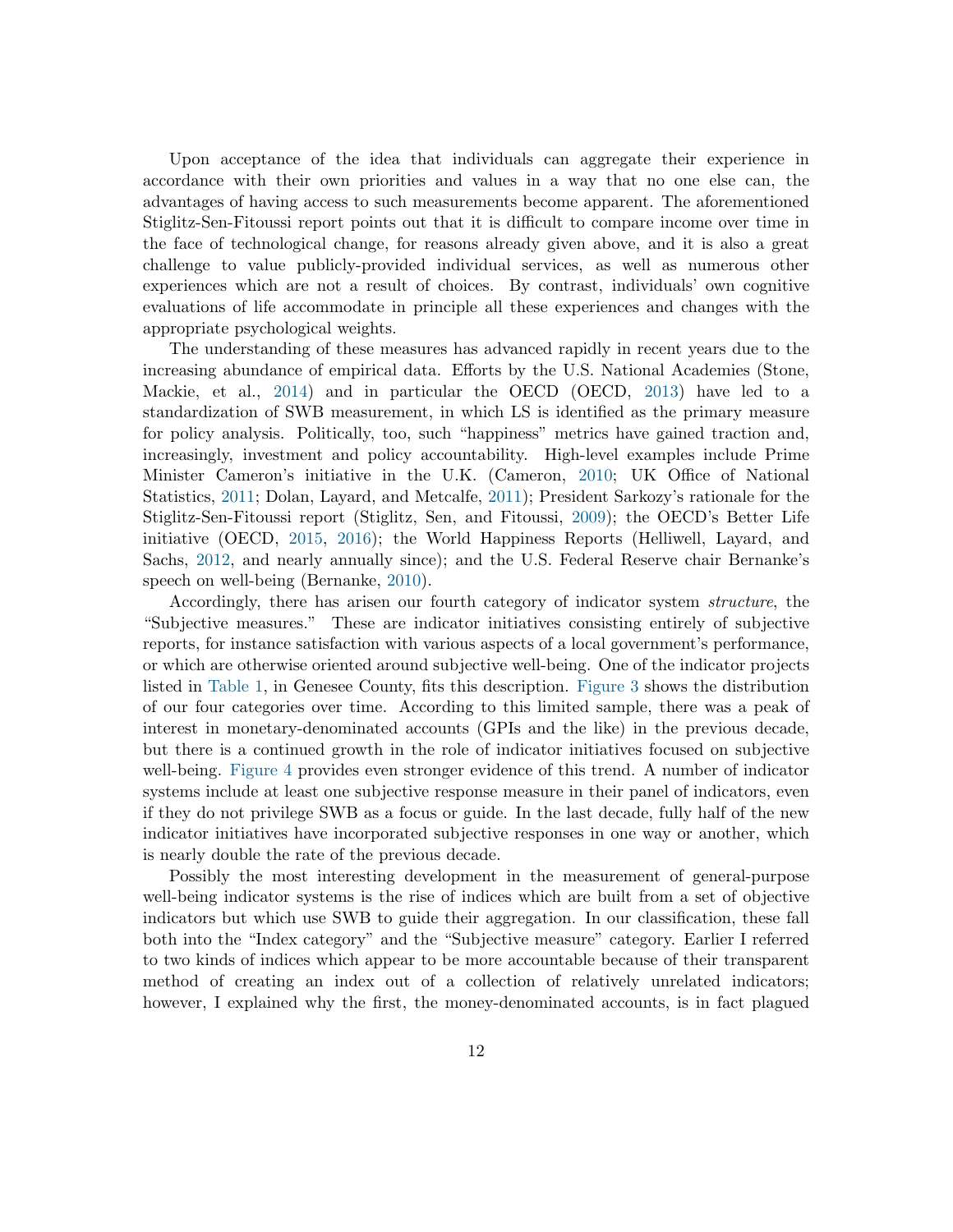<span id="page-12-0"></span>

Figure 3: Indicator sets, Indices, Accounts, and Subjective measures. Bars show the classification of new measures in our database by decade. The "Indicators" category refers to sets of indicators that are not rolled into an index. The subjective well-being (SWB) category includes measures exclusively composed of subjective assessments, as well as indices aggregated according to weights derived from empirical models of life satisfaction. Excluded from "Index" are those indices which also fit in the SWB category.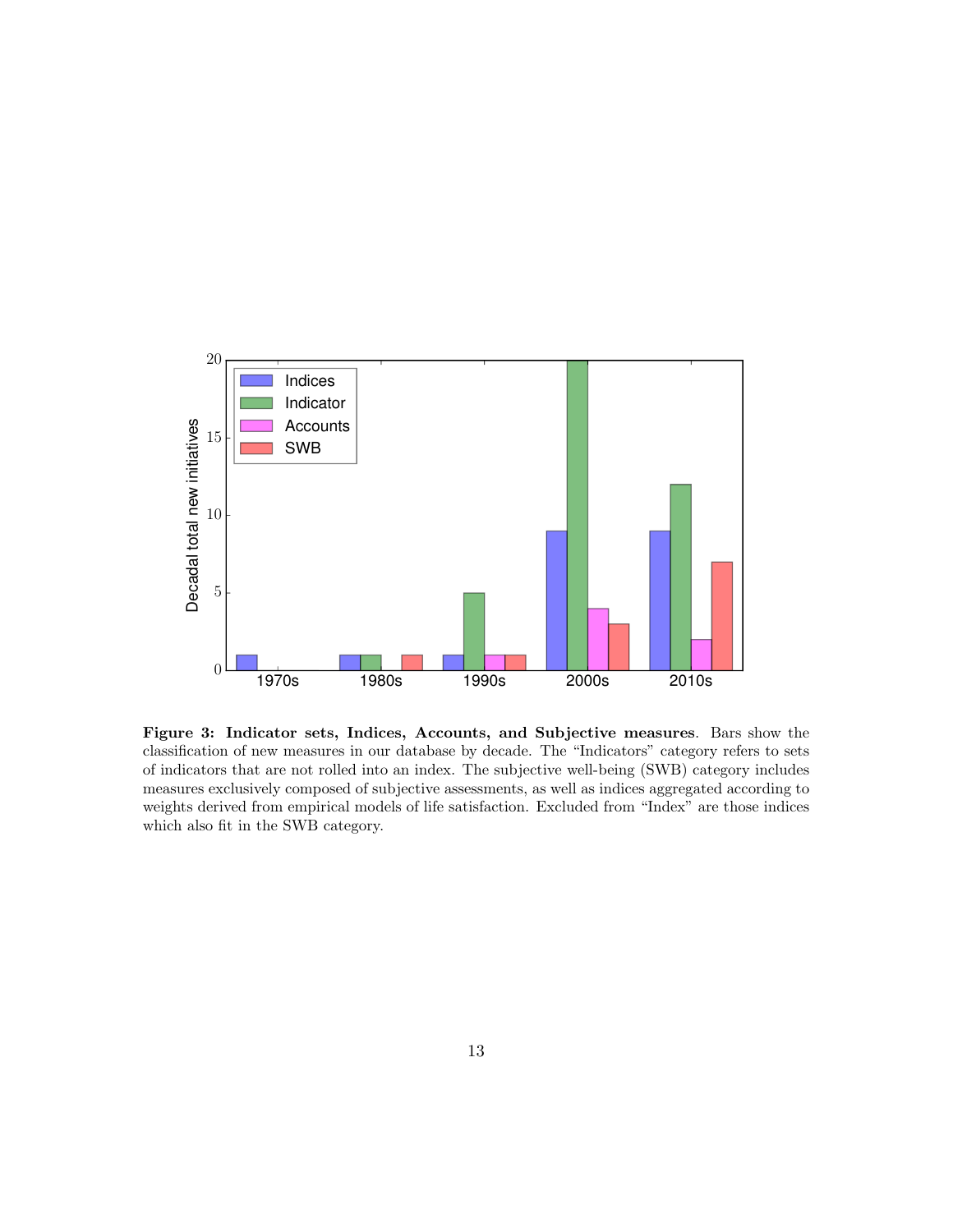<span id="page-13-0"></span>

Figure 4: Incorporation of subjective responses into measures of progress. From MPWB.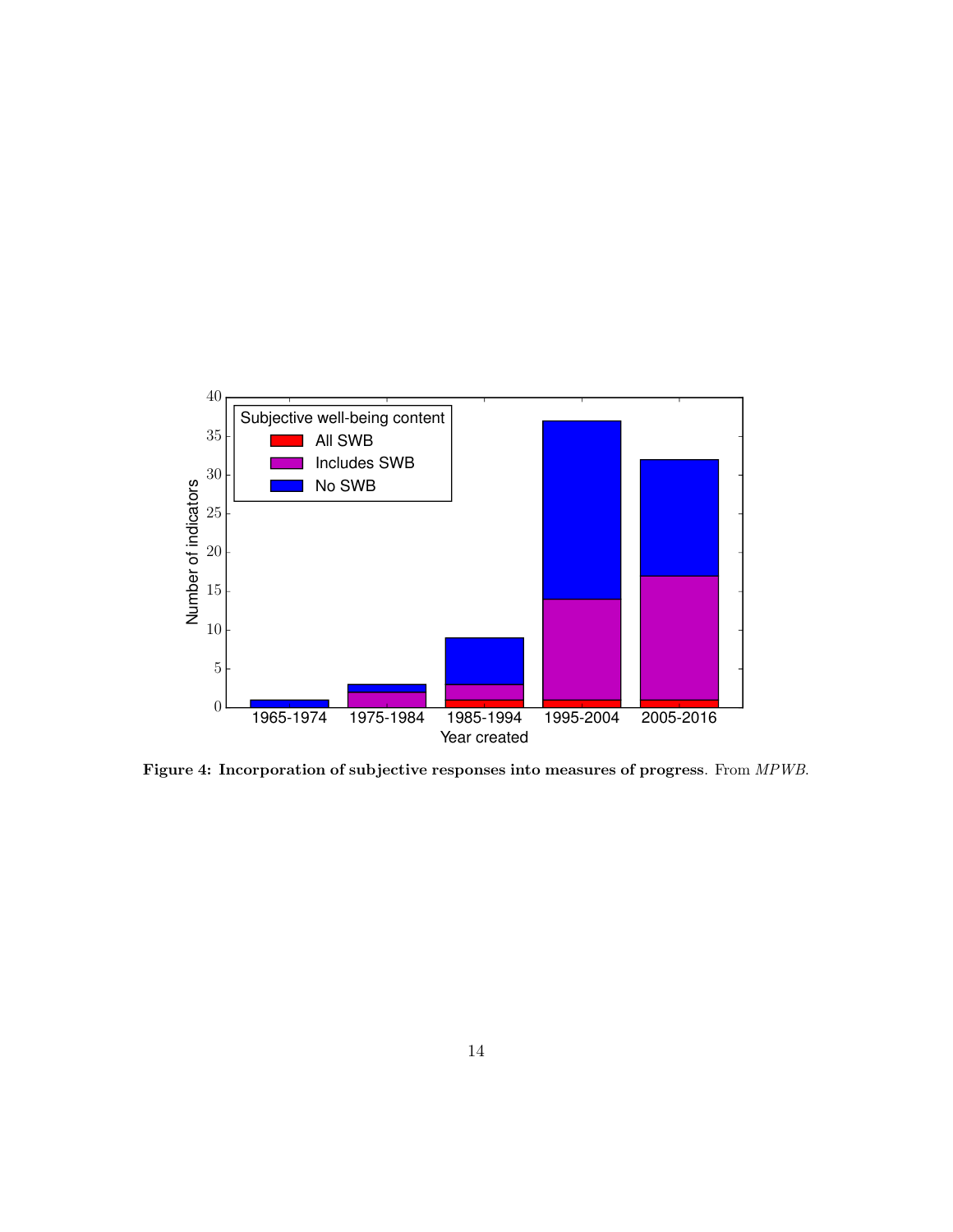by transparency problems.

By contrast, the SWB-based indices may pose a paradigm in which the recipe for building an index from a set of (typically) objective measures is more accountable. Our database includes three examples. The Legatum Prosperity Index (Lind, [2014\)](#page-17-14) uses a model explaining variation in responses to Gallup World Poll's life evaluation question to determine weights for building an index out of eight domains. Similarly, a regional analysis in France uses the answer to the question, "In your current life, do you feel happy: never, occasionally, quite often, very often?" along with the same statistical technique to find weights for aggregating 11 indicator dimensions (Bigot et al., [2012\)](#page-17-15). Thirdly, the Economist's Quality of Life Index is generated using weights derived from a similar model of life satisfaction data (The Economist Intelligence Unit, [2005\)](#page-18-4).

In each case, an objective, reproducible method is used to determine how to build an index out of a set of available measures which may be thought to pertain to quality of life, progress, or well-being. The method essentially evaluates the importance of each item for explaining variation in SWB, and then uses the measured importance as a corresponding weight. In fact, the resulting index is like a synthetic measure of SWB, as it statistically reproduces the measured subjective indicator using only the set of more objective indicators. In the next section, I discuss the advantages of this approach, and explain some of its limitations.

### <span id="page-14-0"></span>4 Structuring indicator initiatives to be meaningful and accountable

Indicator systems meant to reflect policy success, or to capture overall well-being or a broad — if not comprehensive — measure of progress, require several attributes to support their adoption, persistence, and ability to influence. These include accountability, accessibility, and relevance. Being accountable relates to at least two things about the indicator project, corresponding to our categories of rationale and structure. First, the conception and design of the indicator system must have legitimacy, in its ultimate form but usually also in the process of devising it. In "bottom-up" design processes, for instance, there is a sufficient level of atheoretical input from the population being monitored. Secondly, an accountable structure is one with sufficient transparency in order that others can both reproduce it and understand it.

This last point relates to accessibility, also. Not only must the indicator system structure be feasibly understood by others, but the presentation format of the indicator system should also be appealing. For this reason indicator initiatives sometimes choose to build an index as a summary measure; it acts as a headline feature as well as an organizing concept which can encourage further exploration of the more detailed, disaggregated components which constitute it.

In order to be relevant, of course, the metrics included in an indicator system must in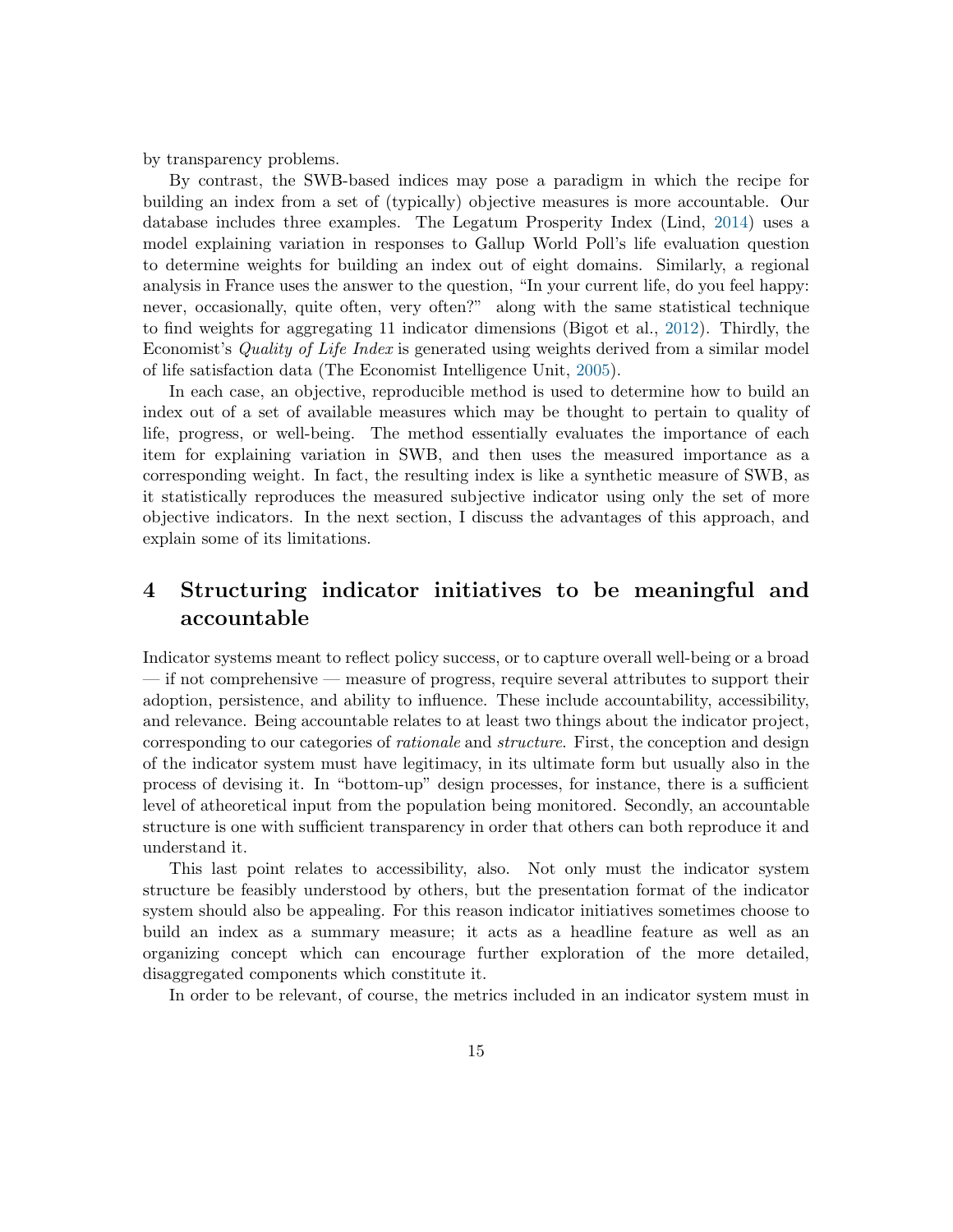fact help to differentiate good experience from less good experience and ultimately good policy from bad. Ideally, the metrics would also be concise: i.e., they would be the best and smallest available set which address the relevant dimensions, and no more.

My focus on LS reflects two advantages in regards to the criteria described above. First, LS can serve as an organizing concept and headline measure for human welfare or quality of life. Even if is reported in its raw form and a remaining set of indicators is not aggregated into any index, featuring LS as the headline indicator communicates the overall intent of an indicator system. It also conveys a particular approach, in which it is the experience of the target population that is privileged with the ultimate voice and priority. This portrays one kind of accountability in the measurement system simply because the designers are not deciding which policies, departments, or domains are the most important.

Secondly, LS can serve as a statistical tool to provide guidance on weights for an index, and even on what social and economic variables to incorporate in an indicator system. How might one achieve the best and smallest set of indicators in a panel of indicators, and how might one evaluate the relevance of a particular indicator when deciding whether or not to record, include, or publish it? Using LS data as a guide allows exactly this, in principle. Although the process is not completely devoid of judgment, the statistical calculations referred to earlier (typically, these are linear regressions) provide measures of importance for LS for each of an array of indicators that one might propose as jointly relevant for well-being. This process not only provides weights that can be used in building an index out of a set of indicators; it also can suggest which indicators to drop entirely. If an indicator is not deemed important by such models, then it is not currently useful in differentiating between those experiencing high quality of life and those experiencing low quality of life, overall.

One drawback of such data-driven weights in an index is that if a new or better set of indicators arises, for instance because a new, improved measure of social capital becomes available in a survey, it has implications for past assessments of the index. That is, one could then calculate trends over time in two ways — with or without the new value included. Moreover, even with the same set of indicators, the weights could change just with updated values of the data or with newer external science informing the weights. This means that there is not a single possible version of the index, but rather that it remains to some extent a work in progress. In fact, this is not so different from the ever-evolving detailed definition of GDP, or the GPIs which are limited in their inclusiveness only by what data and methods are available at any point.

A second caution is that an indicator system for well-being does not encompass all community indicator objectives. There is no reason to believe that SWB measures like life satisfaction incorporate full assessments of future risks or unseen damage to the environment or to public resource stocks. As a result, well-being indicator initiatives are best separated from complementary ones addressing long-term sustainability (Neumayer, [1999;](#page-17-16) Hall, Barrington-Leigh, and Helliwell, [2011\)](#page-17-17). MPWB also articulates deep concerns with treating environmental or sustainability assessments in an analogous way to what is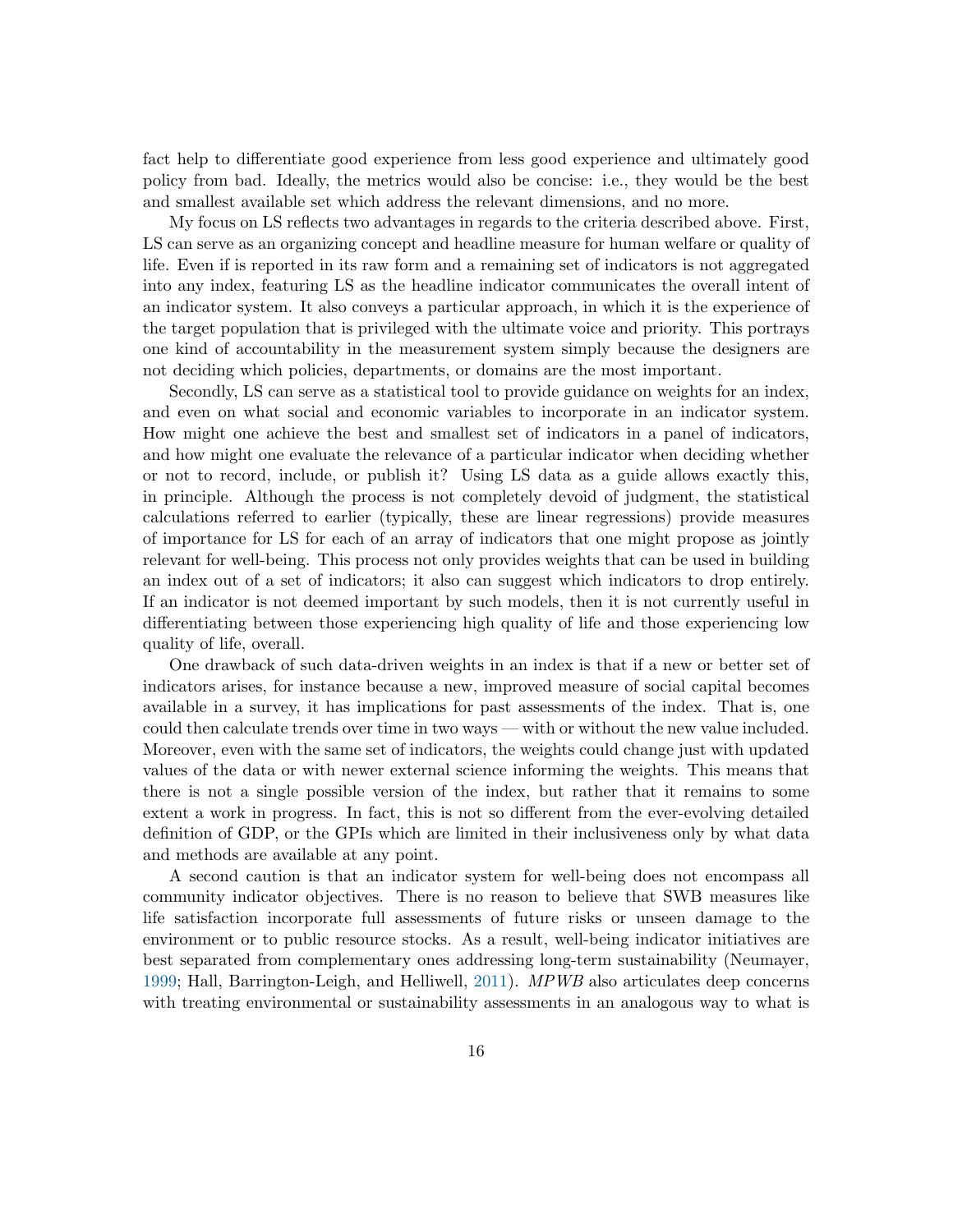advocated here for well-being, i.e., folding them into a single index. While use of improved accounting systems like GPI and augmented GDPs still has a role for evaluating trade-offs between one asset and another, the task of ensuring environmental integrity is much more complex and lends itself more to tracking a set of indicators which cannot sensibly be combined. Most likely, in this realm policy should be in the form of enforcement of limits (e.g. quotas) on most of those indicators, rather than trying to optimize a single outcome.

Despite these limitations, because LS-based weighting schemes as described above do not rely on arbitrary choice, but are constrained to follow whatever the data say, and because even the set of included factors (indicators) is ultimately chosen by the data itself, the schemes do not suffer as much as other indices from the drawbacks related to accountability and theoretical foundation. When the public and policy makers trust that the weights of an index are meaningful, they may also be more likely to feel interested to investigate and take seriously the more specific indicators that comprise the index.

#### <span id="page-16-0"></span>5 Conclusion

Well-being is a bit of a weasel-word, in that it can be used to refer to whatever priorities a given advocate wishes to promote.However, subjective well-being, and life satisfaction in particular, is becoming the measure to which other definitions of well-being are accountable.

One new option in the menu of strategies for devising, organizing, and communicating community indicator projects is to use life satisfaction responses as a way to give privilege to a collective voice for defining what is important. Rather than asking citizens explicitly what they believe is important to measure and to pursue, recording life satisfaction allows for the choice to be an implicit one because modern methods are established to infer what matters based only on how people judge their lives, overall, when asked for a cognitive evaluation. That is, when large data sets on individual life satisfaction and an array of more objective life circumstances are brought together, the circumstances can be used to statistically "explain" life satisfaction, and this tells us which life conditions deserve the most focus, and in what proportion. This has the nice property of separating, as much as possible, objective measures from subjective ones, while recognizing that ultimately the selection and pursuit of objective measures are all accountable to our subjective assessment of life quality.

Use of SWB in this way can in principle (1) guide and test the choice of indicators in an indicator initiative; (2) provide objective, empirically-based weights for creating an index measure out of a set of indicators; (3) provide a headline indicator to succinctly communicate the overall goal of pursuing life quality to those who might otherwise be put off by a rather technical array of detailed quantitative indicators; and indeed (4) keep the effort, and therefore policy, accountable above all to a purely human-centered and experience-based metric of well-being.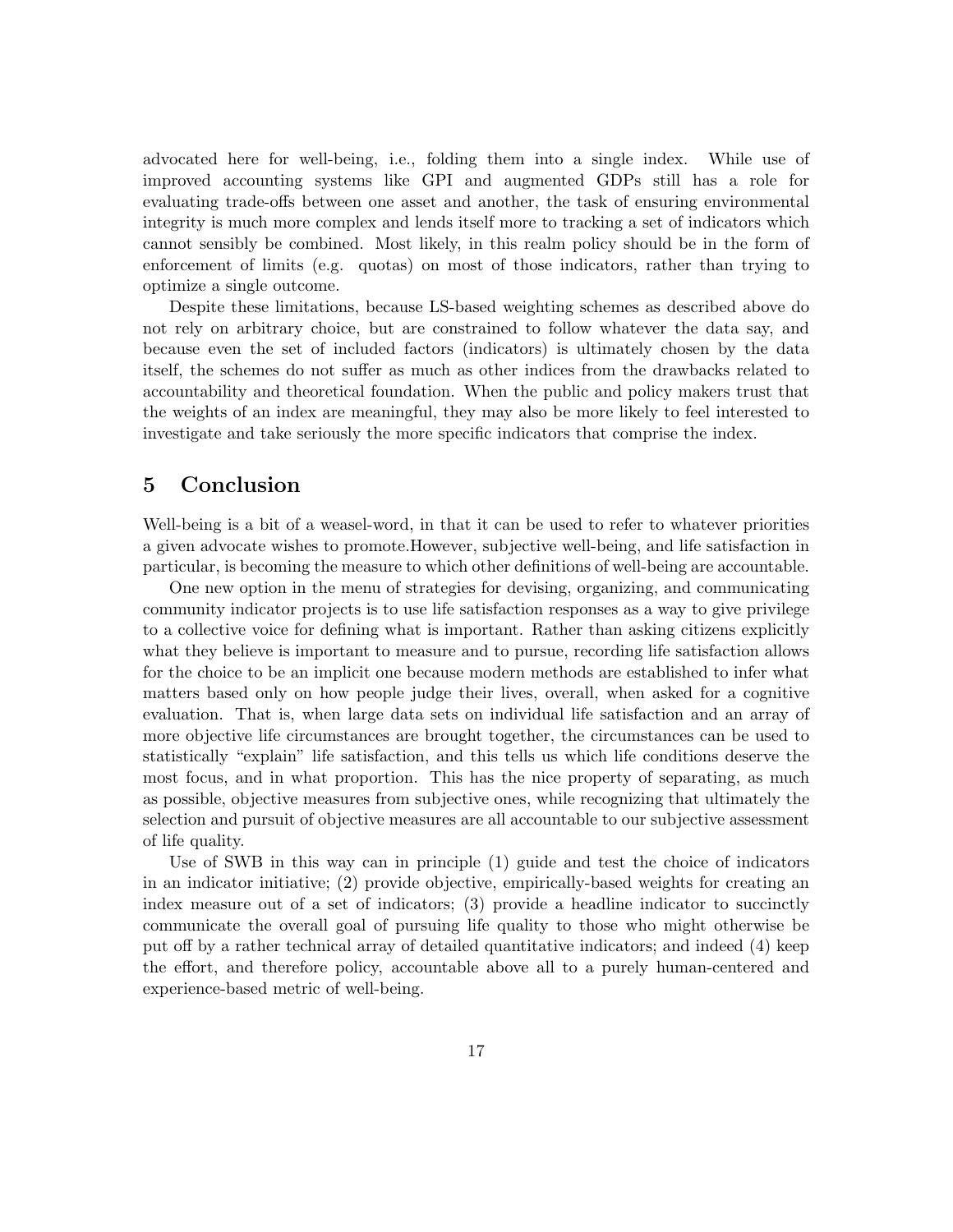### References

- <span id="page-17-1"></span>Barrington-Leigh, Christopher and Alice Escande (2016). ["Measuring progress and well](http://alum.mit.edu/www/cpbl/publications/Barrington-Leigh-Escande-SIR2017-measuring-progress.pdf)[being: A comparative review of indicators"](http://alum.mit.edu/www/cpbl/publications/Barrington-Leigh-Escande-SIR2017-measuring-progress.pdf). Social Indicators Research, pp. 1–33. ISSN: 1573-0921. DOI: [10.1007/s11205-016-1505-0](http://dx.doi.org/10.1007/s11205-016-1505-0).
- <span id="page-17-13"></span>Bernanke, B. S. (2010). The Economics of Happiness. URL: [www.federalreserve.gov/](www.federalreserve.gov/newsevents/speech/bernanke20100508a.htm) [newsevents/speech/bernanke20100508a.htm](www.federalreserve.gov/newsevents/speech/bernanke20100508a.htm) (visited on 12/2011).
- <span id="page-17-15"></span>Bigot, Régis et al. (2012). "L'évolution du bien-être en France depuis 30 ans".
- <span id="page-17-8"></span>Cameron, Prime Minister David (2010). A transcript of a speech given by the Prime Minister on wellbeing on 25 November. url: [http://www.number10.gov.uk/news/pm](http://www.number10.gov.uk/news/pm-speech-on-well-being)[speech-on-well-being](http://www.number10.gov.uk/news/pm-speech-on-well-being) (visited on 12/2011).
- <span id="page-17-6"></span>Diener, E. (1984). "Subjective well-being". Psychological Bulletin 95.3, pp. 542–575.
- <span id="page-17-9"></span>Dolan, P, R Layard, and R Metcalfe (2011). "Measuring Subjective Well-being for Public Policy". Office for National Statistics paper.
- <span id="page-17-5"></span>Exton, C., C. Smith, and D. Vandendriessche (2015). "Comparing Happiness across the World: Does Culture Matter?" OECD Statistics Working Papers. DOI: [http://dx.](http://dx.doi.org/http://dx.doi.org/10.1787/5jrqppzd9bs2-en) [doi.org/10.1787/5jrqppzd9bs2-en](http://dx.doi.org/http://dx.doi.org/10.1787/5jrqppzd9bs2-en).
- <span id="page-17-17"></span>Hall, Jon, Christopher Barrington-Leigh, and John Helliwell (2011). ["Cutting through the](http://alum.mit.edu/www/cpbl/publications/Hall-Barrington-Leigh-Helliwell-CESifoDICE2011.pdf) [Clutter: Searching for an Over-Arching Measure of Well-Being"](http://alum.mit.edu/www/cpbl/publications/Hall-Barrington-Leigh-Helliwell-CESifoDICE2011.pdf). DICE Report 8.4, pp. 8–12.
- <span id="page-17-0"></span>Hall, Jon and Louise Rickard (2013). People, progress and participation: How initiatives measuring social progress yield benefits beyond better metrics. Gütersloh: Bertelsmann Stiftung.
- <span id="page-17-4"></span>Helliwell, J.F. et al. (2010). ["International evidence on the social context of well-being"](https://books.google.ca/books?hl=en&lr=&id=m99aqwLFrGoC&oi=fnd&pg=PA291). In: International Differences in Well-Being. Ed. by E. Diener, J.F. Helliwell, and D. Kahneman. Oxford University Press, pp. 213–229.
- <span id="page-17-12"></span>Helliwell, John, Richard Layard, and Jeffrey Sachs (2012). World Happiness Report. URL: <http://worldhappiness.report/ed/2012/>.
- <span id="page-17-2"></span>Human Development Report Office (2013). Human Development Report 2013: Technical Notes. Tech. rep., pp. 1–8.
- <span id="page-17-14"></span>Lind, Niels (2014). "Legatum Prosperity Index". In: *Encyclopedia of Quality of Life and* Well-Being Research. Springer, pp. 3529–3530.
- <span id="page-17-3"></span>Michalos, Alex et al. (2011). Technical Report 1.0. Tech. rep. Waterloo, ON: The Canadian Index of Wellbeing and University of Waterloo.
- <span id="page-17-16"></span>Neumayer, Eric (1999). "The ISEW – not an Index of Sustainable Economic Welfare".  $Social~Indicators~ Research~48.1, pp. 77–101.$  ISSN: 0303-8300. DOI: [10.1023/A:1006914023227](http://dx.doi.org/10.1023/A:1006914023227).
- <span id="page-17-11"></span>OECD (2016). Better Life Initiative: Measuring Well-being and Progress. url: [http :](http://www.oecd.org/progress) [//www.oecd.org/progress](http://www.oecd.org/progress) (visited on 03/2016).
- <span id="page-17-7"></span>— (2013). OECD Guidelines on Measuring Subjective Well-being.
- <span id="page-17-10"></span> $-$  (2015). How's Life?: Measuring well-being. OECD Publishing.